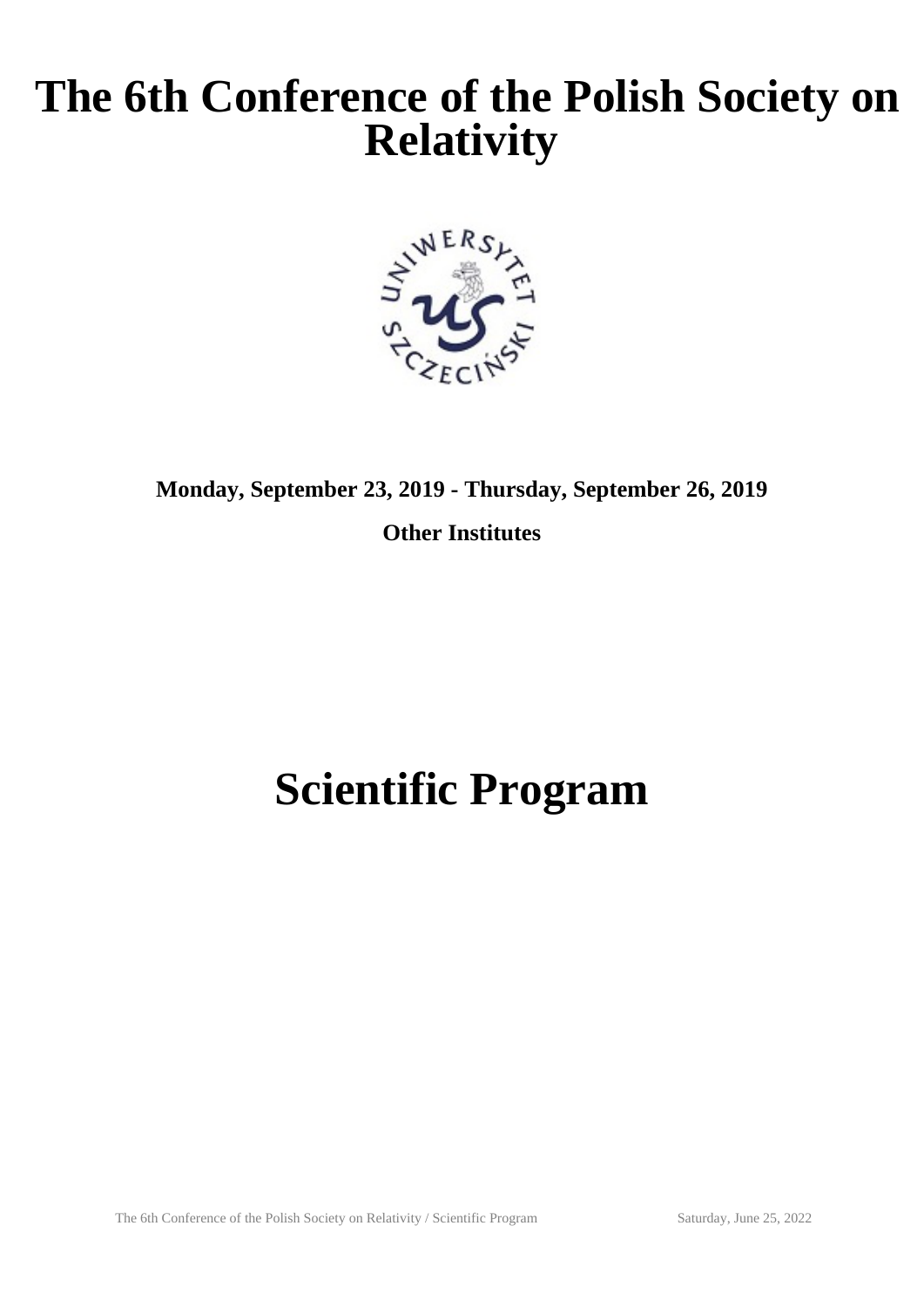The program of the conference will contain 4 plenary morning sessions (Monday, Tuesday, Wednesday, and Friday) and 3 afternoon parallel sessions (Monday, Tuesday, and Thursday).

On Thursday morning a special "Doctoral Students Parallel Workshop" will be held.

The last day of the conference will contain the afternoon plenary session which will be devoted to philosophical aspects of fundamental cosmology. The excursion is planned for Wednesday afternoon.

It is planned: 15 plenary talks of 60 mins (including questions) 4 plenary philosophy talks of 40 mins 72 parallel sessions talks of 20 mins (3 parallel sessions each day) 36 doctoral talks of 20 mins (3 parallel sessions)

In total 128 talks.

There will also be a poster session if the number of abstracts will be above the talk time capabilities. The oral presentations will be selected by the sessions conveners in collaboration with the Scientific Committee.

The public talk is planned for Tuesday evening.

Welcome reception is planned for Monday evening and the conference dinner is planned for Thursday evening.

There will also be a poster session if the number of abstracts will be above our talk time capabilities. The oral presentations will be selected (up to max. 20) by the Scientific Committee.

A more detailed plan can be accessed by cliking here.

#### **Plenary Sessions**

S. Capozziello "Cosmography as a tool to discriminate between modified gravity and dark energy" Joseph Conlon "String Compactifications and the Swampland"

Jan de Boer "Gravity and quantum information"

Jacques Delabrouille "Constraining gravitation with CMB observations"

Jose Antonio Font "Universal relations for gravitational-wave asteroseismology of proto-neutron stars"

Yongge Ma "Loop quantum scalar-tensor gravity and its cosmological implication"

Hermann Nicolai "K(E10) and Standard Model Physics"

Tsvi Piran "Lessons from GW170817, what did we see, what caused it and what can we expect in the coming future"

Jorge Pullin "Loop quantum gravity: developments and recent results"

Vivien Raymond "Gravitational Waves Observations by LIGO and Virgo"

Masaru Shibata "Merger and mass ejection for neutron star binaries"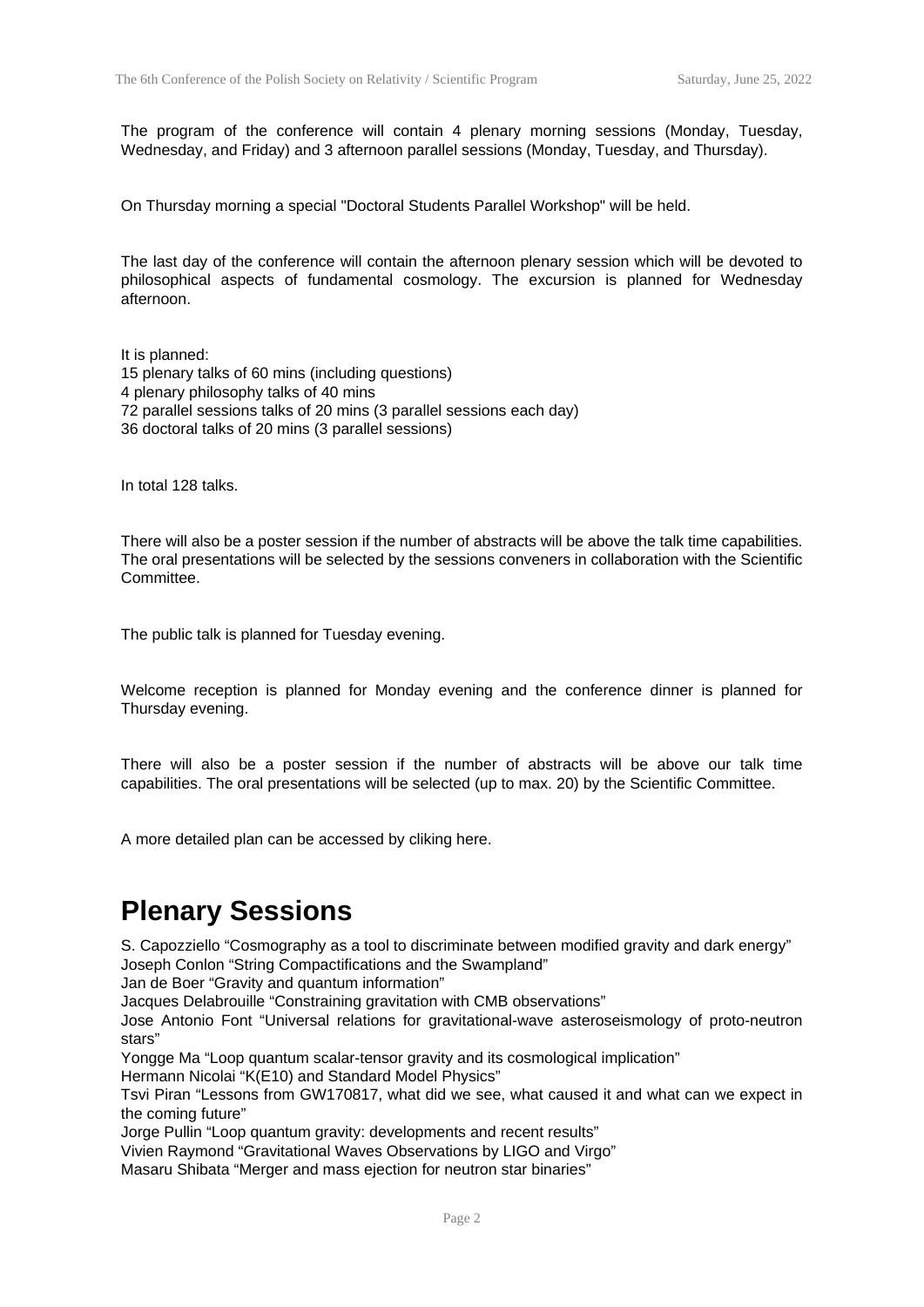Massimo Tinto "Space-based gravitational wave observations in the mid-band frequency region"

#### **Selected Talks**

K. Bolejko "Searching for non-Riemannian signatures in cosmological data"

A. Janiuk "Magnetized jests launched from accreting black holes after the neutron star merger"

I. Kanatchikov "On the precanonical structure of the Schroedinger wave functional in curved space-time"

- T. Lee "Canonical quantization of massive symmetric rank-two tensor in string theory"
- S. Robles-Perez "Quantum creation of a universe-antiuniverse pair"

#### **Student's talks**

B. Kiczek " Holographic SQUID and detection of dark matter"

- P. Klimasara "Topologically supported cosmological constant"
- M. Kolanowski "Anti-evaporation of Schwarzschild-deSitter black hole revisited"

J. Lankinen "Decaying massive scalar in the early universe"

- A. Miroszewski "Quantum Big-Bounce scenario and primordial gravitational waves"
- S. Naqvi "Gravitational wave memory effect"
- A. Nilsson "Antisymmetric tensors in Friedmann cosmology"
- F. Wagner "Uncertainty in the presence of horizons"

### **Parallel Sessions**

V. Ambrus "Quantum corrections in rigidly-rotating thermal states on anti-deSitter space"

M. Artymowski "Simple SUGRA inflation"

A. Chudecki "Conformally recurrent heavenly spaces"

B. Cuadros-Melger "Instability of aRNAdS black hole under perturbations of a scalar field coupled to Einstein tensor"

D. Dobkowski-Ryłko "The solution to the Petrov type D equation on the non-trivial bundle topology and its embedability"

W. Dyba "Modelling general-relativistic disc in OJ287"

- R. Durka "New insight into Taub-NUT spacetime"
- G. Farrugia "Solutions in teleparallel gravity: gravitomagnetism and rotational effects"
- M. Flory "Discrete scale invarinace in holography revisited"
- J. Garecki "Riemannian geometry imposed on Friedmann and more general spacetimes"

J. Gizbert-Studnicki "Quantum gravity on a torus – an update"

K. Głód  $.1+1+2$  covariant formulation of light propagation in cosmological models"

W. Kulczycki "Mass, density and circumferential radius in general-relativistic

Keplerian disks around black holes"

R. Konoplya "Black hole mimickers and echoes from compact objects"

- P. Mach "Magnetized self-gravitating tori around black holes"
- P. Małkiewicz "Curvature perturbations in quantum cosmological spacetimes"
- K. Marosek "Strength of singularities in varying constants theories"
- J. Mielczarek "Quantum cosmology with compact phase space"

A. Nakonieczna "Multidimensional dynamics of the brane-dilaton black hole system"

Ł. Nakonieczny "Top-down approach to the curved spacetime effective field theory (cEFT) and examples"

D. Nemeth "Massline and other recent results of CDT quantum gravity"

M. Ortaggio "Universal black holes"